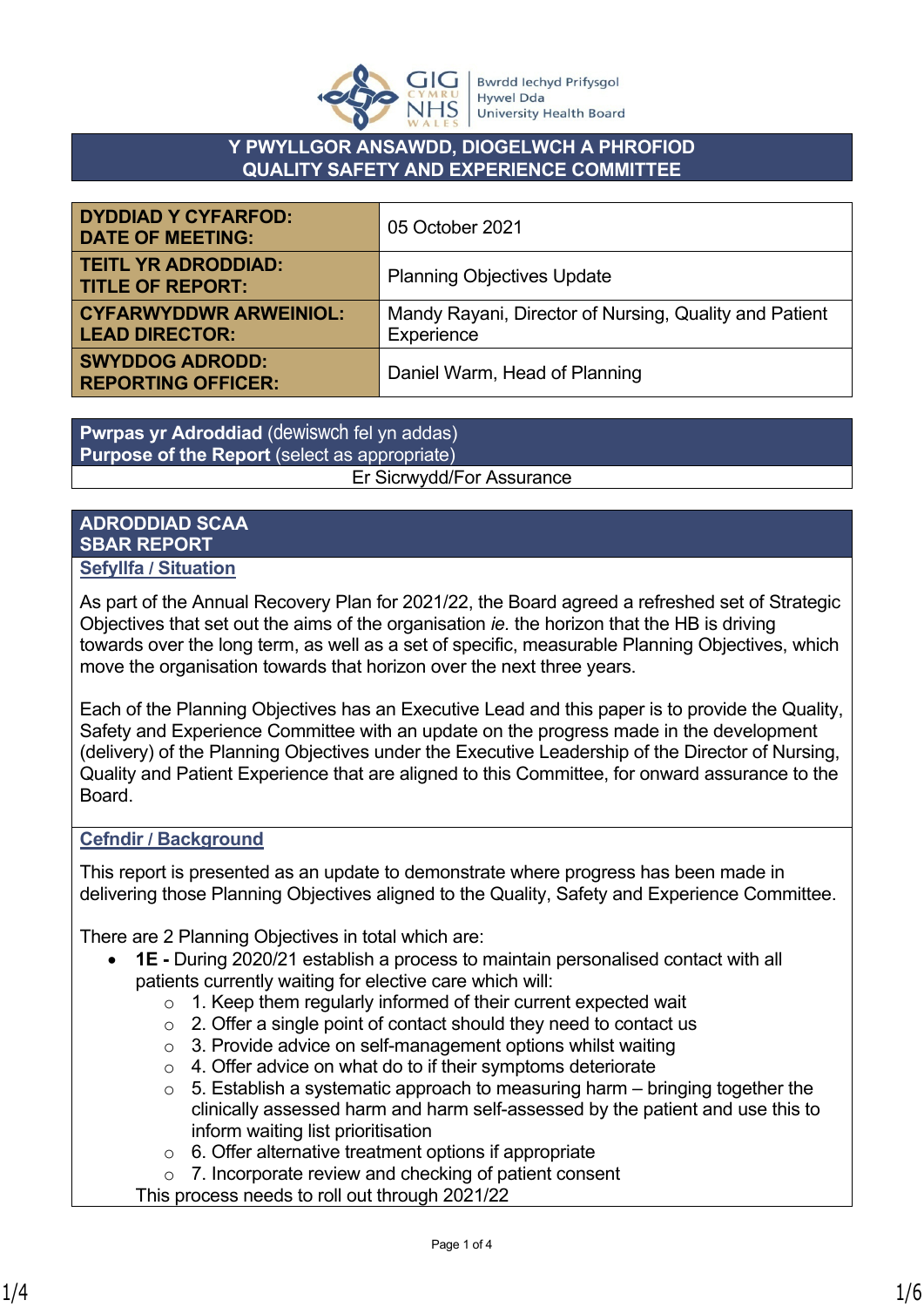**3C -** By September 2021 complete a review of all Health Care Standards including evidence of compliance. From this review, propose new Planning Objectives for implementation in 2022/23.

### **Asesiad / Assessment**

Appendix 1 attached provides an update on each of the Planning Objectives aligned to the Quality, Safety and Experience Committee, identifying their current status, whether these are achieving/not achieving against their key deliverables, together with a summary of progress to date.

A summary of this information is set out below:

| Planning<br><b>Objectives</b> | <b>Lead Executive</b>                                        | <b>Status</b> | If Planning Objective is 'behind'                                                                                                                     |
|-------------------------------|--------------------------------------------------------------|---------------|-------------------------------------------------------------------------------------------------------------------------------------------------------|
| 1E                            | Director of<br>Nursing, Quality<br>and Patient<br>Experience | <b>Behind</b> | Recruitment challenges of call handlers has<br>held the process up, and alternative<br>mechanisms to fill these roles are currently<br>being explored |
| 3C                            |                                                              | On track      | N/A                                                                                                                                                   |

# **Argymhelliad / Recommendation**

The Committee is asked to receive an assurance on the current position in regard to the progress of the Planning Objectives aligned to the Quality, Safety and Experience Committee, in order to onwardly assure the Board where Planning Objectives are progressing and are on target, and to raise any concerns where Planning Objectives are identified as behind in their status and/or not achieving against their key deliverables.

| 2.1<br>To receive an assurance on delivery against all<br>Planning Objectives aligned to the Committee. |
|---------------------------------------------------------------------------------------------------------|
| Not Applicable                                                                                          |
| All Health & Care Standards Apply                                                                       |
| All Strategic Objectives are applicable                                                                 |
| 9. All HDdUHB Well-being Objectives apply                                                               |
|                                                                                                         |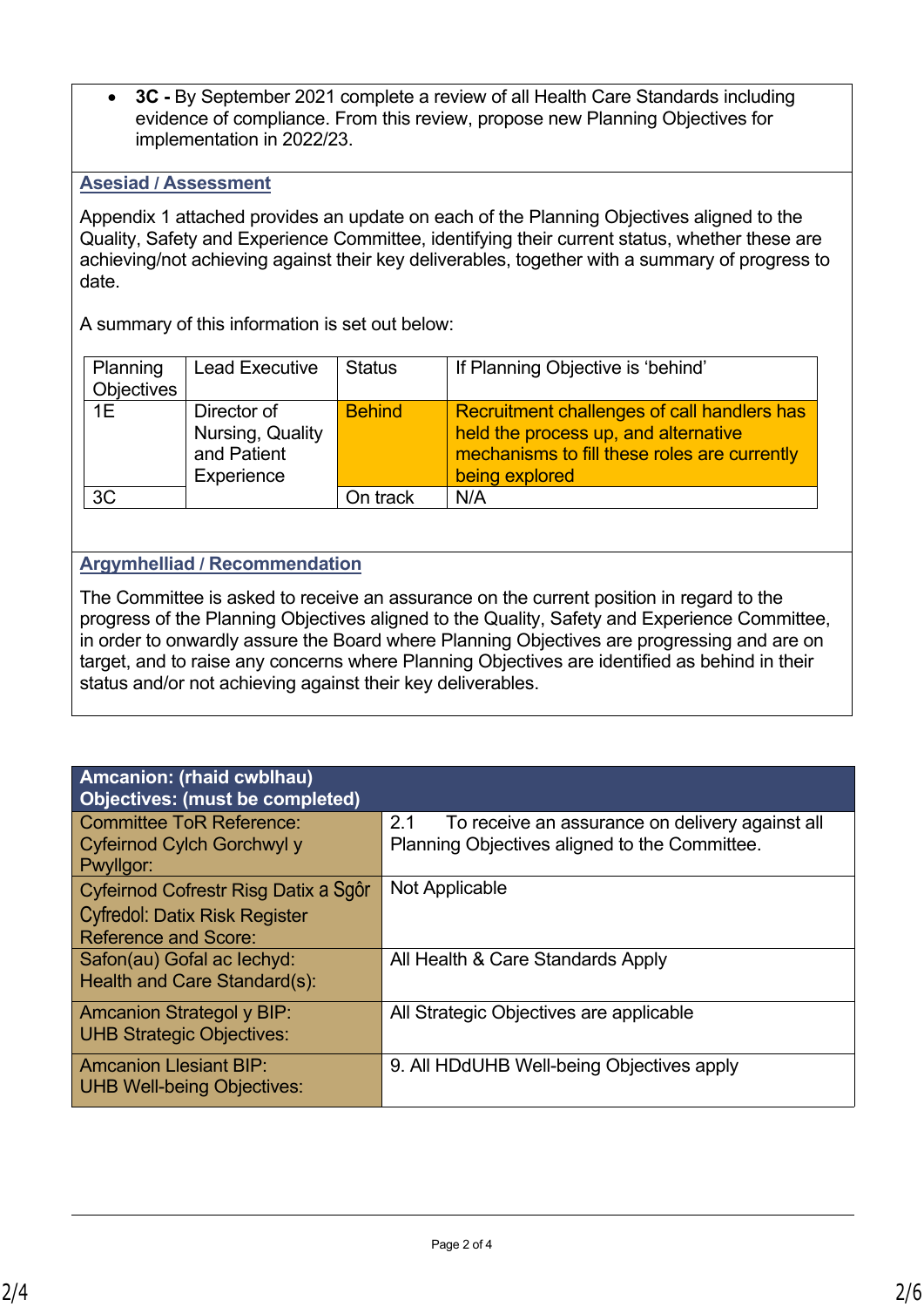| <b>Gwybodaeth Ychwanegol:</b><br><b>Further Information:</b> |                                                                          |
|--------------------------------------------------------------|--------------------------------------------------------------------------|
| Ar sail tystiolaeth:<br><b>Evidence Base:</b>                | 3 Year Plan and Annual Plan<br>Decisions made by the Board since 2017-18 |
|                                                              | Recent Discover report, published in July 2020                           |
|                                                              | Gold Command requirements for COVID-19                                   |
|                                                              | Input from the Executive Team                                            |
|                                                              | Paper provided to Public Board in September 2020                         |
| <b>Rhestr Termau:</b>                                        | Explanation of terms is included within the report                       |
| <b>Glossary of Terms:</b>                                    |                                                                          |
| Partïon / Pwyllgorau â                                       | Public Board - September 2020                                            |
| ymgynhorwyd ymlaen llaw y                                    | <b>Executive Team</b>                                                    |
| Pwyllgor Ansawdd, Diogelwch a                                |                                                                          |
| Phrofiod:                                                    |                                                                          |
| Parties / Committees consulted prior                         |                                                                          |
| to Quality, Safety and Experience                            |                                                                          |
| Committee:                                                   |                                                                          |

| <b>Effaith: (rhaid cwblhau)</b><br><b>Impact: (must be completed)</b> |                                                                                                                                                                         |
|-----------------------------------------------------------------------|-------------------------------------------------------------------------------------------------------------------------------------------------------------------------|
| <b>Ariannol / Gwerth am Arian:</b><br><b>Financial / Service:</b>     | Any financial impacts and considerations are identified in<br>the report                                                                                                |
| <b>Ansawdd / Gofal Claf:</b><br><b>Quality / Patient Care:</b>        | Any issues are identified in the report                                                                                                                                 |
| <b>Gweithlu:</b><br><b>Workforce:</b>                                 | Any issues are identified in the report                                                                                                                                 |
| Risg:<br><b>Risk:</b>                                                 | Consideration and focus on risk is inherent within the<br>report. A sound system of internal control helps to ensure<br>any risks are identified, assessed and managed. |
| <b>Cyfreithiol:</b><br>Legal:                                         | Any issues are identified in the report                                                                                                                                 |
| <b>Enw Da:</b><br><b>Reputational:</b>                                | Any issues are identified in the report                                                                                                                                 |
| <b>Gyfrinachedd:</b><br><b>Privacy:</b>                               | Not applicable                                                                                                                                                          |
| Cydraddoldeb:<br><b>Equality:</b>                                     | Not applicable                                                                                                                                                          |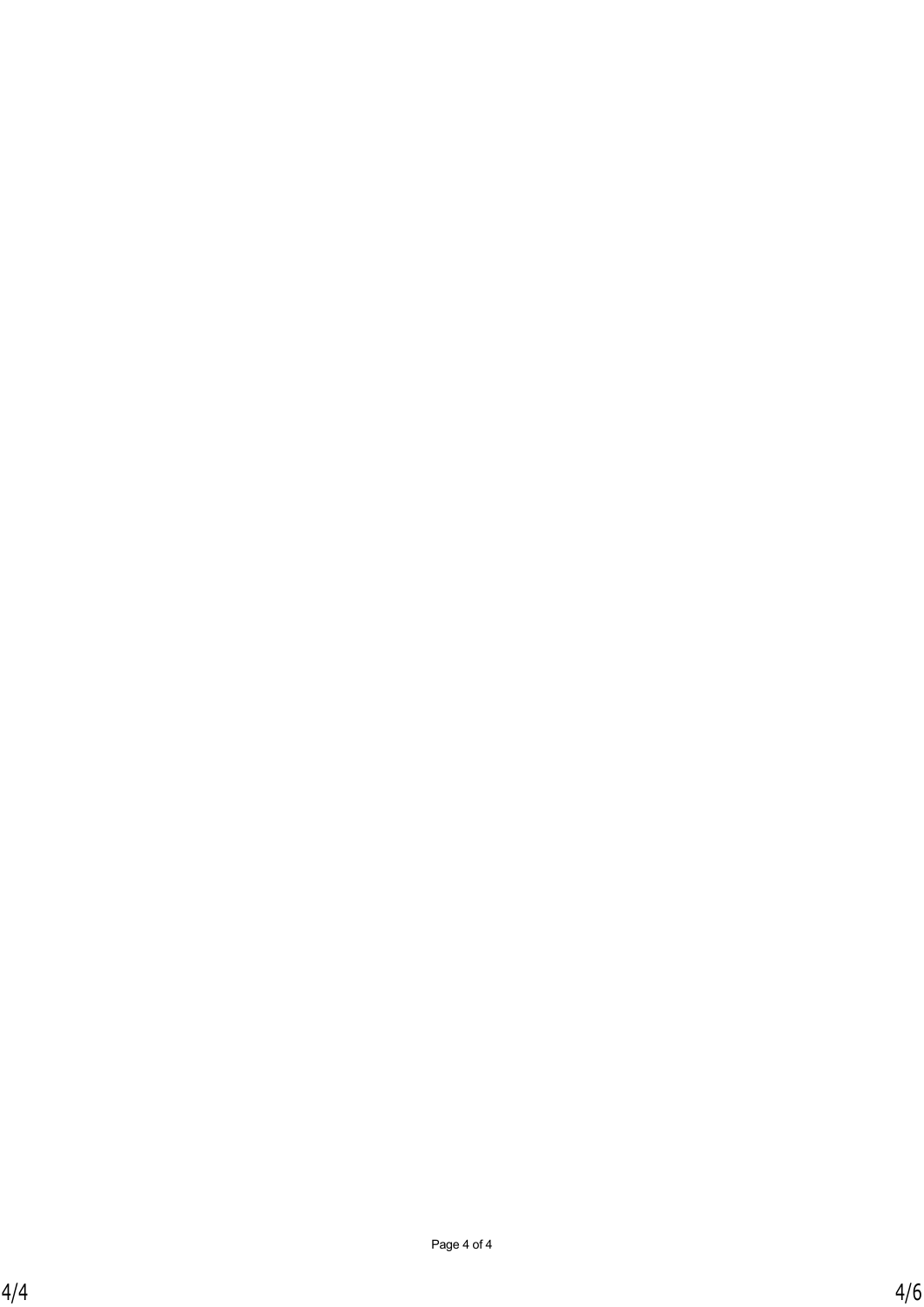| PO<br><b>Ref</b> | <b>Planning Objective</b>                                                                                                                                                                                                                                                                                                                                                                                                                                                                                                                                                                                                                                                  | <b>Executive</b><br>Lead | Date of<br><b>Completion</b> | <b>Q2 Actions</b>          |                                                               |                                                                                          |                                                                                                                                                                                                                                                                                                                                                                                                                                                | <b>Current</b><br><b>Status of</b> | <b>Summary of Progress to</b><br>date (including barriers to |
|------------------|----------------------------------------------------------------------------------------------------------------------------------------------------------------------------------------------------------------------------------------------------------------------------------------------------------------------------------------------------------------------------------------------------------------------------------------------------------------------------------------------------------------------------------------------------------------------------------------------------------------------------------------------------------------------------|--------------------------|------------------------------|----------------------------|---------------------------------------------------------------|------------------------------------------------------------------------------------------|------------------------------------------------------------------------------------------------------------------------------------------------------------------------------------------------------------------------------------------------------------------------------------------------------------------------------------------------------------------------------------------------------------------------------------------------|------------------------------------|--------------------------------------------------------------|
|                  |                                                                                                                                                                                                                                                                                                                                                                                                                                                                                                                                                                                                                                                                            |                          | of PO                        | <b>Action</b>              | <b>Current</b><br><b>Status</b><br>(Delete as<br>appropriate) | achieving<br>PO within<br><b>Completion</b><br><b>Date</b><br>(Delete as<br>appropriate) | delivery)<br>• For actions behind<br>schedule, please provide<br>an explanation<br>For actions behind<br>schedule, what quarter will<br>these now be achieved                                                                                                                                                                                                                                                                                  |                                    |                                                              |
| 1E               | During 2020/21 establish<br>a process to maintain<br>personalised contact with<br>all patients currently<br>waiting for elective care<br>which will:<br>1. Keep them regularly<br>informed of their current<br>expected wait<br>2. Offer a single point of<br>contact should they need<br>to contact us<br>3. Provide advice on self-<br>management options<br>whilst waiting<br>4. Offer advice on what do<br>to if their symptoms<br>deteriorate<br>5. Establish a systematic<br>approach to measuring<br>harm - bringing together<br>the clinically assessed<br>harm and harm self-<br>assessed by the patient<br>and use this to inform<br>waiting list prioritisation | Mandy<br>Rayani          | 31/03/2022                   | Staffing structure in post | <b>Behind</b>                                                 | <b>Behind</b>                                                                            | Recruitment challenges of<br>call handlers has held the<br>process up, and alternative<br>mechanisms to fill these<br>roles are currently being<br>explored<br>Service Delivery Manager,<br>Service Manager and<br><b>Clinical Responders have</b><br>been recruited and are in<br>place<br><b>Oversight and Steering</b><br>Group meetings are in place<br>Once Call Handlers are in<br>place the next phase of<br>implementation can proceed |                                    |                                                              |